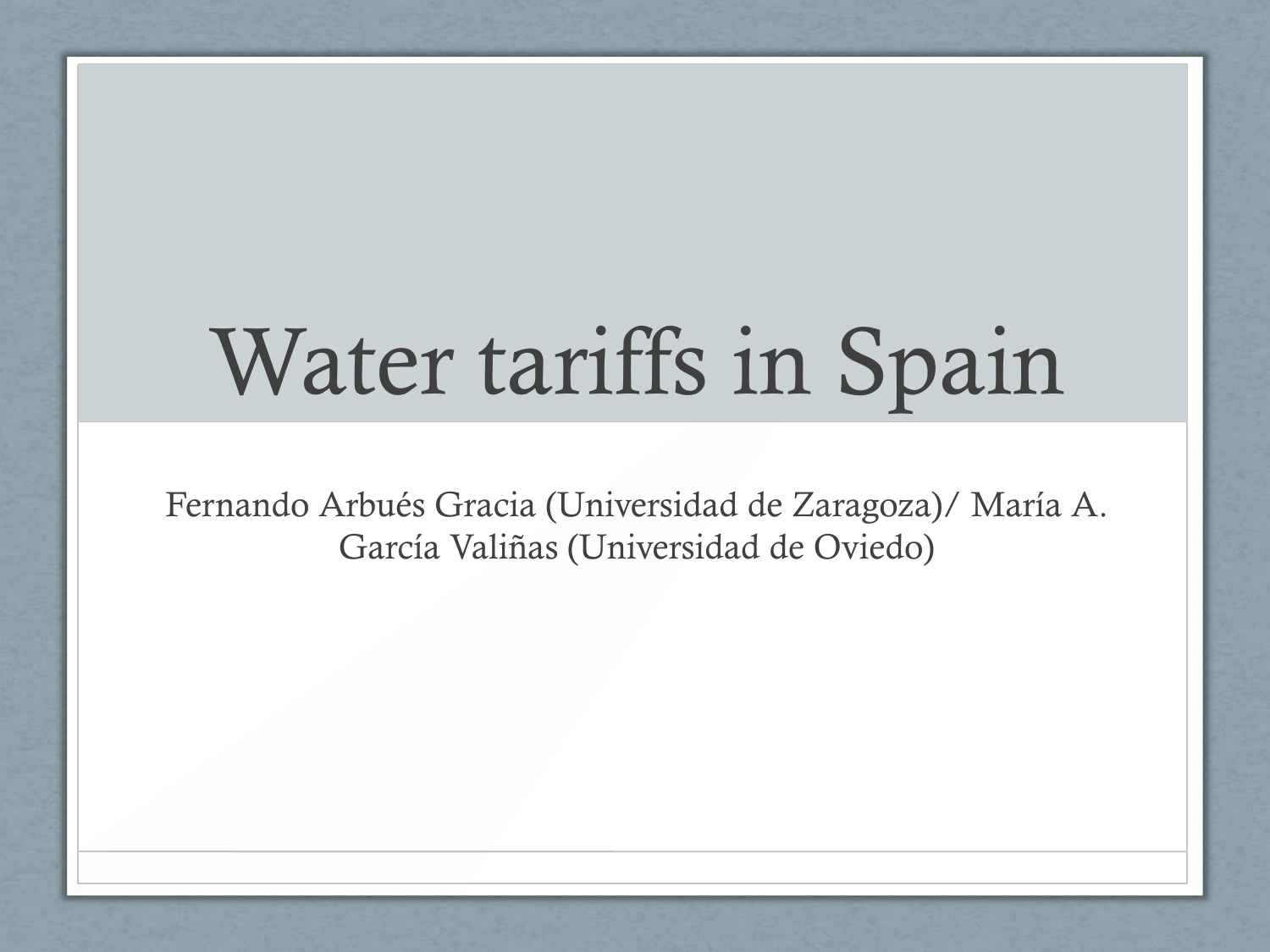## Outline

- Introduction
- Equity and efficiency aims in water sector
- Residential water supply tariffs in Spain
- Conclusions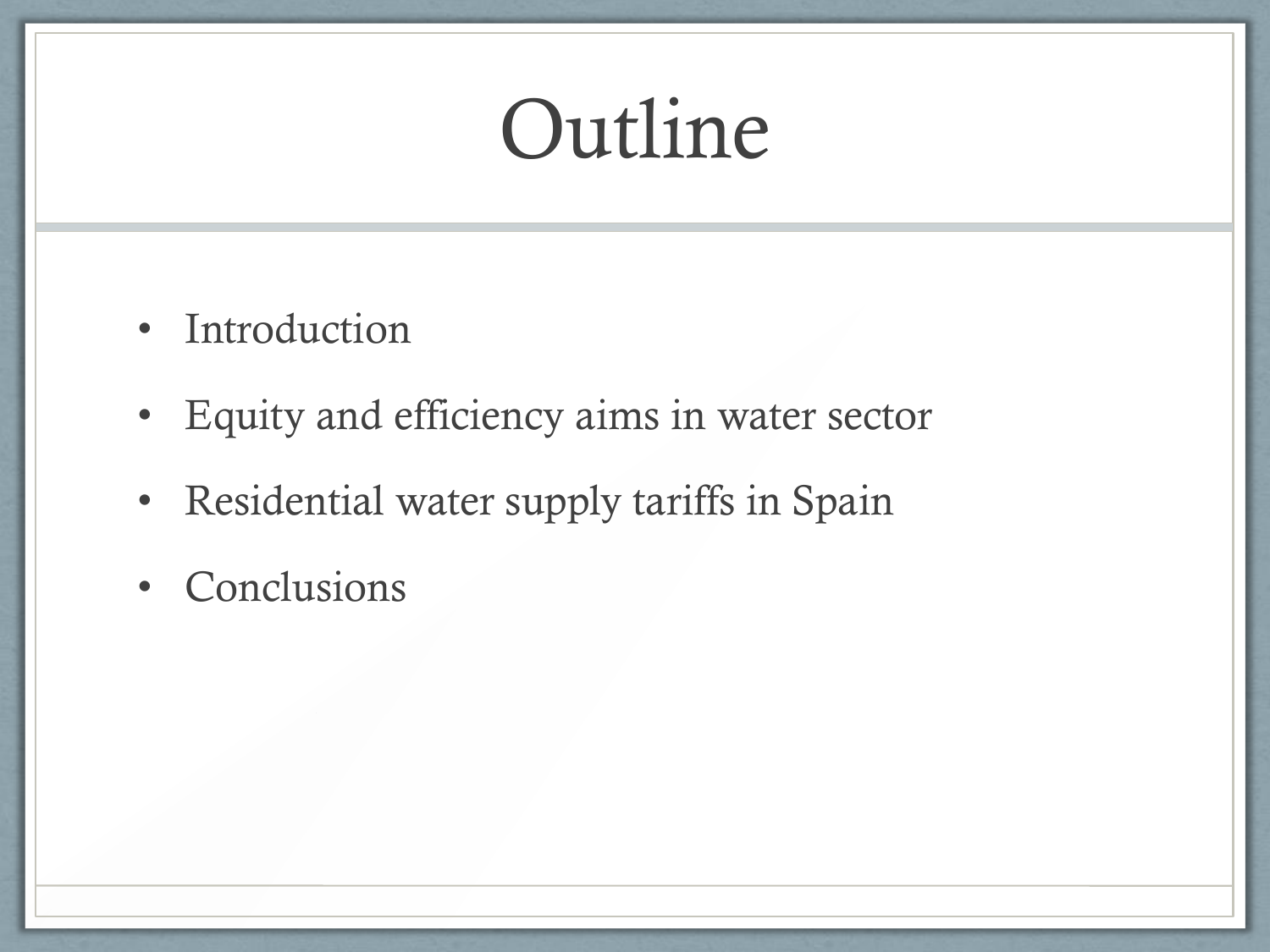#### Introduction

- Several pricing aims in a climate change and water scarcity context (Spain not an exception):
	- United Nations explicitly recognized the human right to water (United Nations, 2010). In this respect, pricing policies are also playing a significant role in the attempt to accomplish these objectives.
	- WFD -->"(…) *water-pricing policies provide adequate incentives for users to use water resources efficiently*" (EC, 2000, Art. 9).
- Main contribution: residential supply water tariffs analysis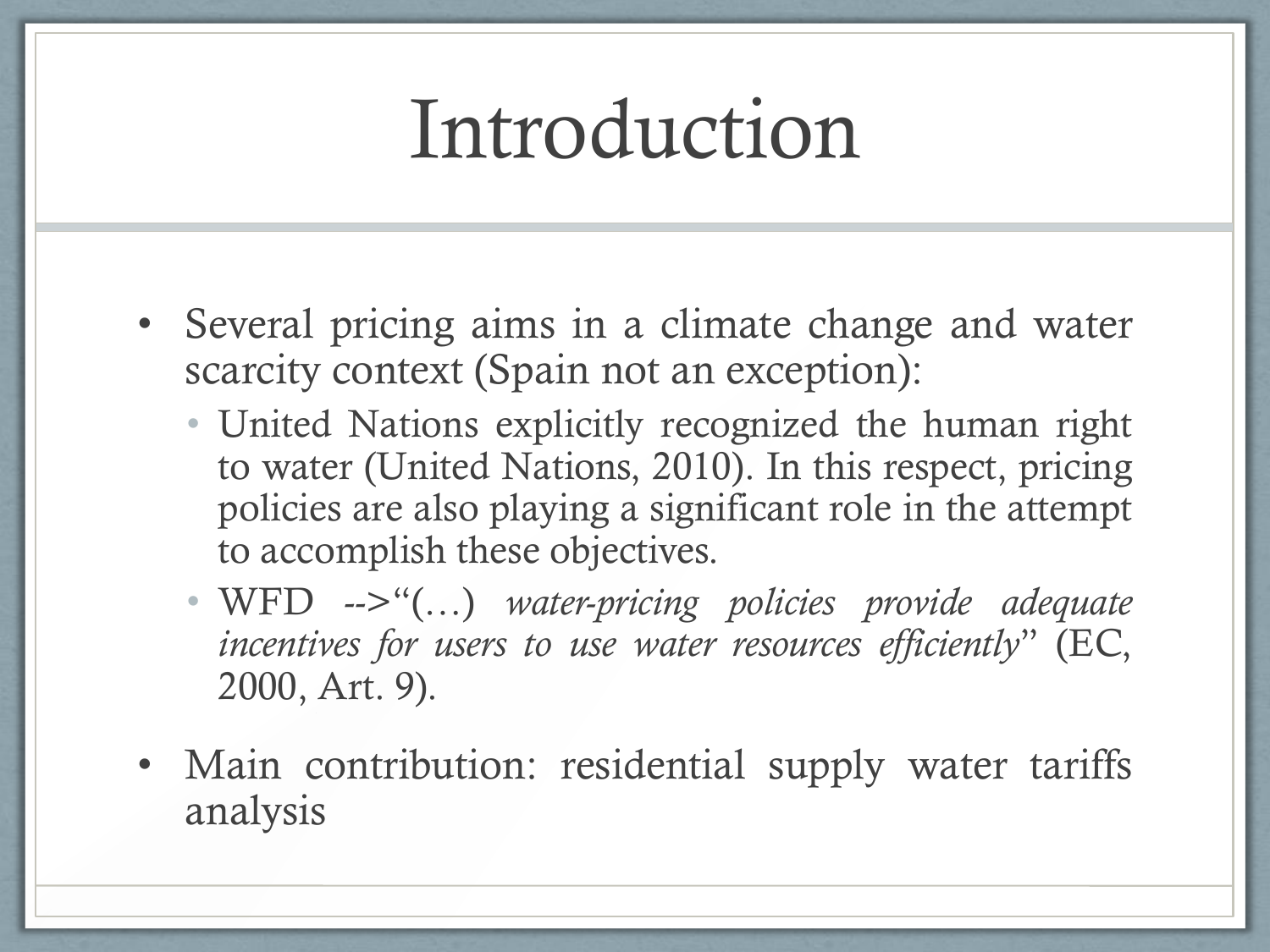### Equity and efficiency aims in water sector

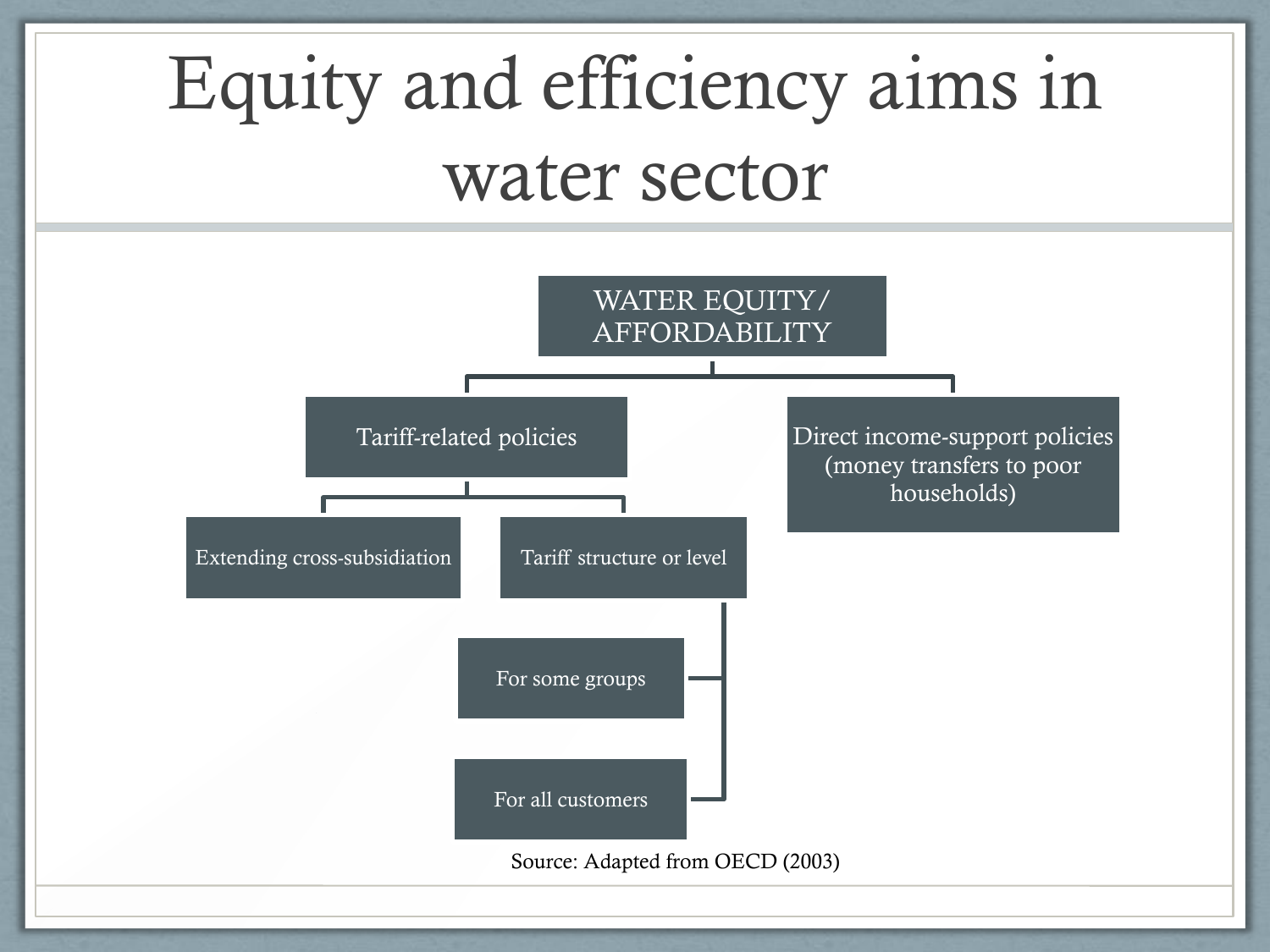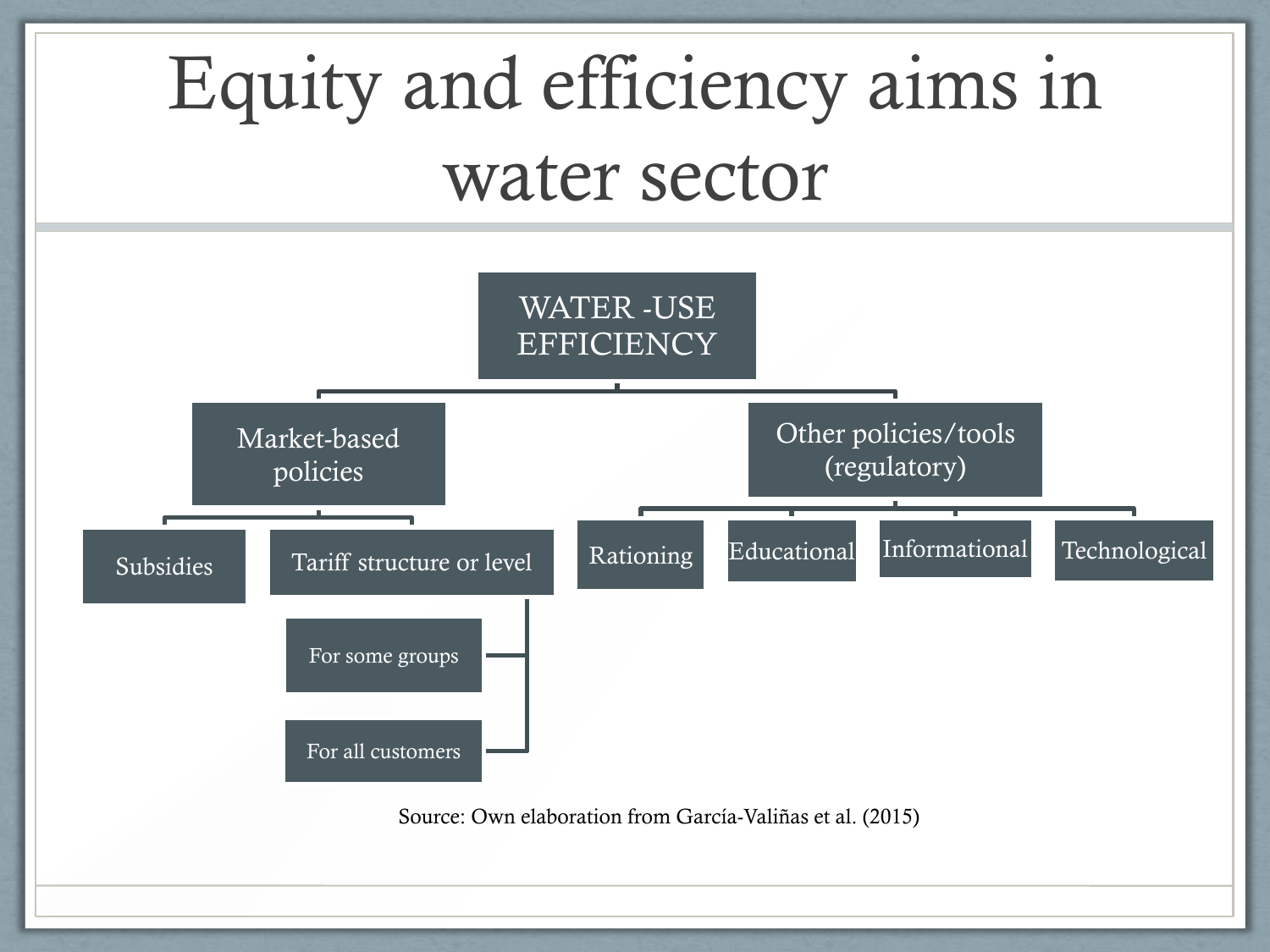population in 2018 (INE, 2018a)Water tariffs' complexity is illustrated with a description of the tariffs applied in the 15 largest Spanish cities  $\rightarrow$  23% of the total Spanish

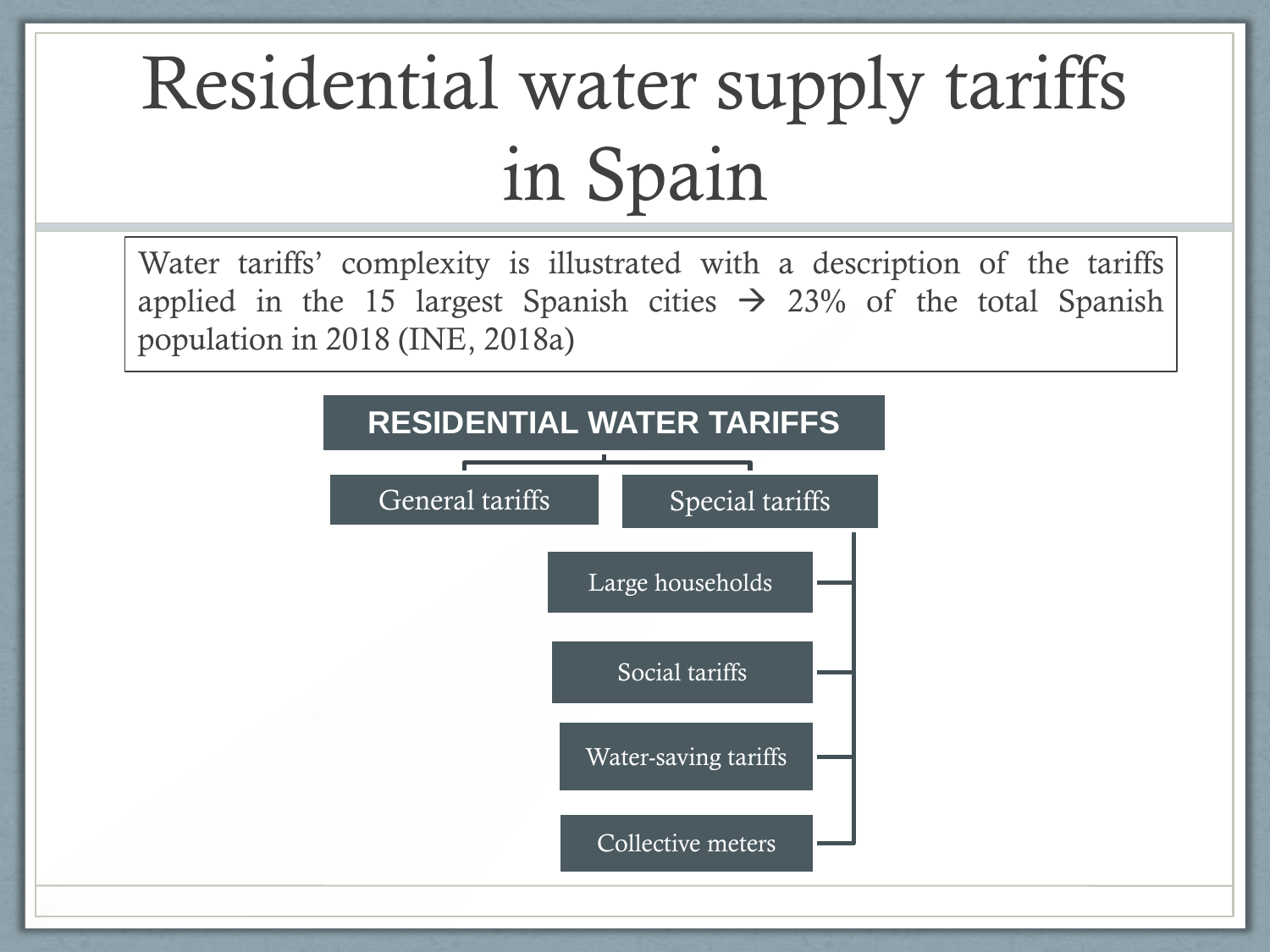| City                        | <b>Type of tariff</b> | <b>Number of</b><br>blocks $1$ | <b>First block</b><br>size<br>(m <sup>3</sup> /month) | Last block:<br><b>Kink point</b><br>(m <sup>3</sup> /month) | <b>First block</b><br>price, pfirst<br>$(\epsilon/m^3)$ | Last block<br>price, plast<br>$(\epsilon/m^3)$ | Ratio<br>(p <sub>last</sub> /p <sub>first</sub> ) |
|-----------------------------|-----------------------|--------------------------------|-------------------------------------------------------|-------------------------------------------------------------|---------------------------------------------------------|------------------------------------------------|---------------------------------------------------|
| Alicante                    | <b>IBT</b>            | $\overline{4}$                 | 4.00                                                  | 21.00                                                       | 0.0100                                                  | 2.5600                                         | 256.00                                            |
| Barcelona                   | <b>IBT</b>            | 5                              | 7.00                                                  | 18.00                                                       | 0.6087                                                  | 3.0436                                         | 5.00                                              |
| Bilbao                      | <b>IBT</b>            | 3                              | 8.33                                                  | 25.00                                                       | 0.5653                                                  | 1.2463                                         | 2.20                                              |
| Córdoba                     | <b>IBT</b>            | 3                              | 9.00                                                  | 18.00                                                       | 0.7930                                                  | 1.2292                                         | 1.55                                              |
| Gijón                       | <b>IBT</b>            | 3                              | 15.00                                                 | 25.00                                                       | 0.3776                                                  | 0.7112                                         | 1.88                                              |
| s Palmas de<br>iran Canaria | <b>IBT</b>            | 3                              | 5.00                                                  | 14.00                                                       | 1.21045                                                 | 3.1686                                         | 2.62                                              |
| Madrid                      | <b>IBT</b>            | 3                              | 12.50                                                 | 25.00                                                       | 0.1335                                                  | 0.5016                                         | 3.76                                              |
| Málaga                      | <b>IBT</b>            | 4                              | 2.00                                                  | 5.00                                                        | 0.2080                                                  | 1.4060                                         | 6.76                                              |
| Murcia <sup>2</sup>         | <b>IBT</b>            | 5                              | 3.00                                                  | 45.00                                                       | 0.9884                                                  | 2.6424                                         | 2.67                                              |
| Palma de<br>Mallorca        | <b>IBT</b>            | 5                              | 5.00                                                  | 40.00                                                       | 0.6000                                                  | 5.7600                                         | 9.60                                              |
| Sevilla                     | <b>IBT</b>            | 3                              | 4.00                                                  | 5.00                                                        | 0.5000                                                  | 1.6110                                         | 3.22                                              |
| Valencia                    | <b>IBT</b>            | $\overline{2}$                 | 6.00                                                  | 6.00                                                        | 0.4693                                                  | 0.5490                                         | 1.17                                              |
| Valladolid                  | <b>IBT</b>            | 5                              | 5.33                                                  | 15.00                                                       | 0.2707                                                  | 0.6637                                         | 2.45                                              |
| Vigo                        | $IBT + FA$            | $5 + 1$                        | 15.00                                                 | 100.00                                                      | 0.0000                                                  | 1.1687                                         | $\infty$                                          |
| Zaragoza                    | <b>IBT</b>            | 3                              | 6.00                                                  | 18.48                                                       | 0.2640                                                  | 1.5820                                         | 5.99                                              |

 Legend: IBT: Increasing block tariff; FA: Free allowance

<sup>1</sup> Where there is a free allowance for basic consumption levels, this is shown separately (e.g.  $2+1$ )

 $2$  The size of the blocks varies according to the diameter of the meter. In this table a 13mm diameter water meter is considered.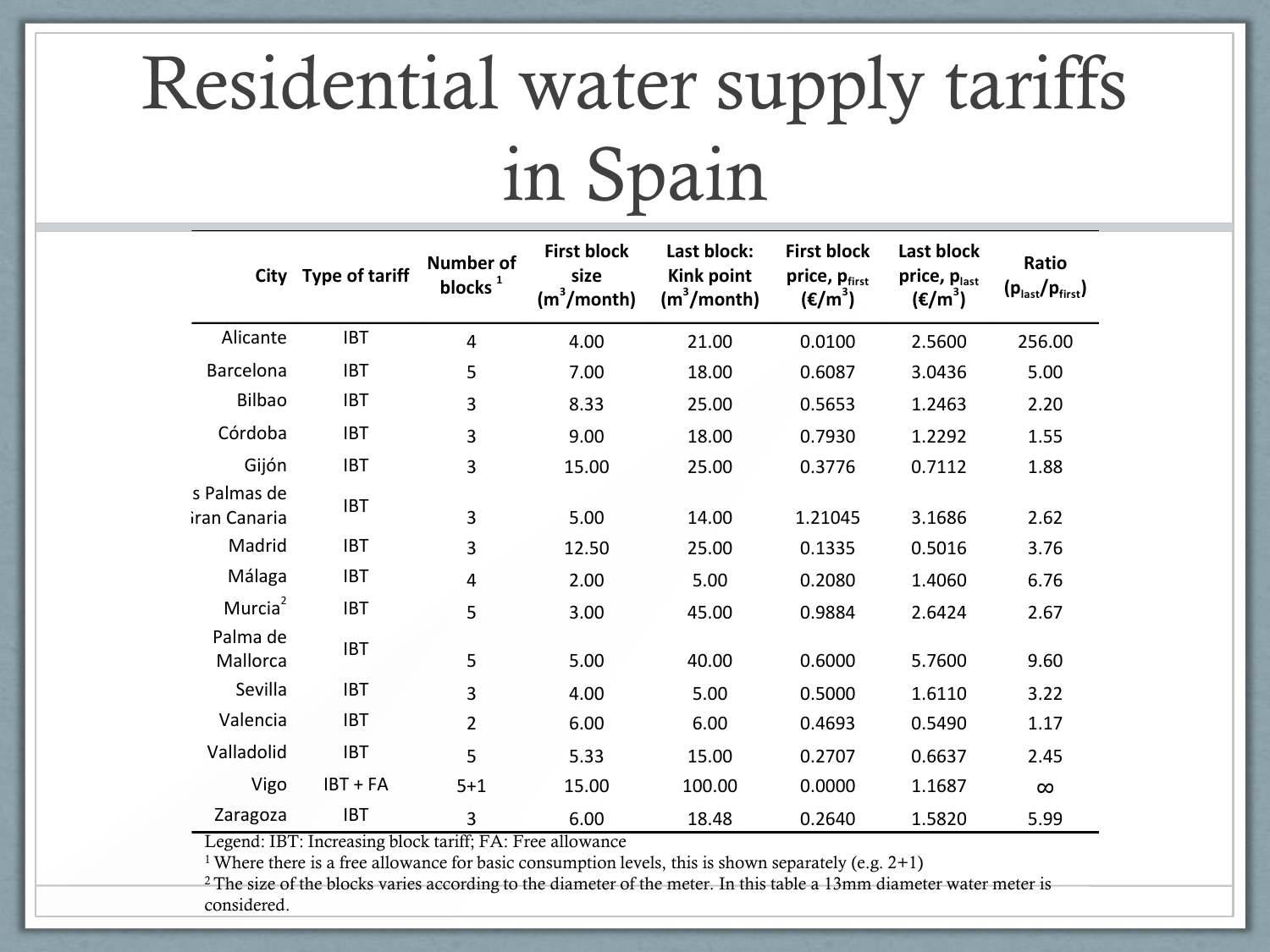|                               |                               | <b>Eligibility conditions</b>                                                      | Changes relative to the general tariff     | Is the special            |                     |                                   |                                             |
|-------------------------------|-------------------------------|------------------------------------------------------------------------------------|--------------------------------------------|---------------------------|---------------------|-----------------------------------|---------------------------------------------|
| City                          | <b>Average family</b><br>size |                                                                                    | <b>Discounts</b><br>on the fixed<br>charge | <b>Block</b><br>extension | Change in<br>prices | Change in<br>prices and<br>blocks | tariff the same<br>for all family<br>sizes? |
| Alicante                      | 2.57                          | Accredited large and extra-large families                                          |                                            | $\sf X$                   |                     |                                   | No                                          |
| Barcelona                     | 2.43                          | Households with 4 or more people <sup>®</sup>                                      |                                            | Χ                         |                     |                                   | No                                          |
| Bilbao                        | 2.41                          | Accredited large and extra-large families                                          |                                            |                           |                     | <b>UVT</b>                        | Yes                                         |
| Córdoba                       | 2.71                          | Accredited large and extra-large families                                          |                                            |                           | X                   |                                   | Yes                                         |
| Gijón                         | 2.29                          |                                                                                    |                                            |                           |                     |                                   |                                             |
| Las Palmas de<br>Gran Canaria | 2.75                          | Households with 4 or more people                                                   |                                            | Χ                         |                     |                                   | Yes                                         |
| Madrid                        | 2.52                          | Accredited large and extra-large families<br>and households with 5 or more people. |                                            |                           |                     | X                                 | No                                          |
| Málaga                        | 2.72                          | All households <sup>b</sup>                                                        |                                            |                           |                     | X                                 | No                                          |
| Murcia                        | 2.88                          | Households with 4 or more people                                                   |                                            | Χ                         |                     |                                   | No                                          |
| Palma de Mallorca             | 2.82                          | Accredited large and extra-large families                                          | X                                          |                           |                     | x                                 | Yes                                         |
| Sevilla                       | 2.65                          | All households <sup>b</sup>                                                        |                                            | X                         |                     |                                   | <b>No</b>                                   |
| Valencia                      | 2.52                          | Accredited large and extra-large families                                          |                                            |                           |                     | x                                 | No                                          |
| Valladolid                    | 2.41                          | Accredited large and extra-large families                                          | X                                          |                           | X                   |                                   | Yes                                         |
| Vigo                          | 2.69                          |                                                                                    |                                            |                           |                     |                                   |                                             |
| Zaragoza                      | 2.57                          | Households with 6 or more people                                                   |                                            | X                         |                     |                                   | No                                          |

 Legend: UVT: Uniform Volumetric Tariff

<sup>a</sup> According to Catalonian Social Services, a person with a disability level greater than or equal to 75% or with a high level of dependence (he/she needs assistance with most daily activities, several times a day) counts as two people.

b Per-head IBT. Applicable if household's members are officially registered as residents in the dwelling.

Source: Own elaboration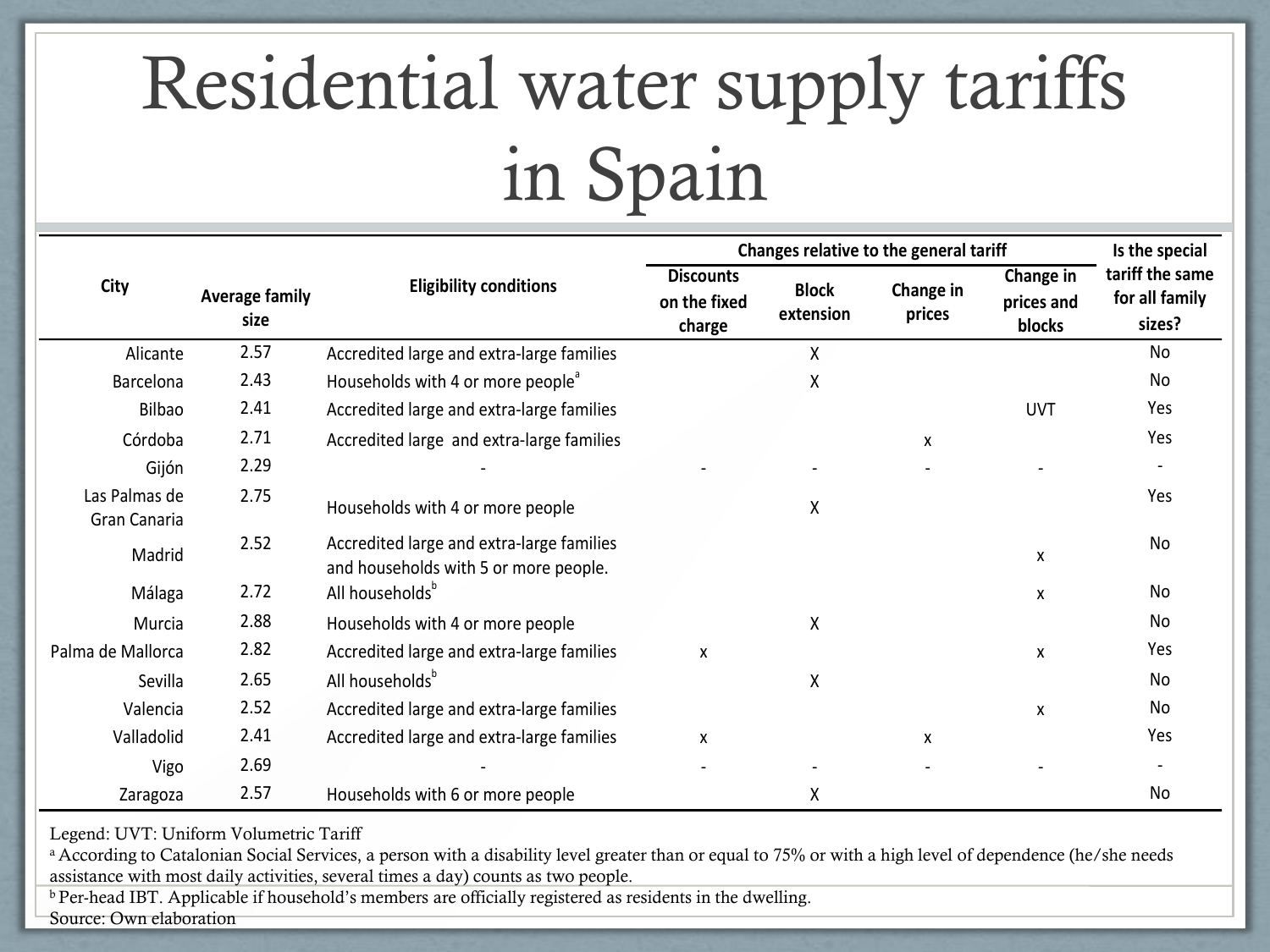#### • Large households' special tariffs:

- Eligibility criteria vary substantially across the cities, and the definition of "large household" may be different depending on the household's place of residence
- The number of members required for a household to be categorized as eligible ranges from any size (i.e. Sevilla or Málaga) to 6 members (Zaragoza)
- In cities where the special tariff is exclusively applied to accredited large households, these households benefit much more than non-accredited households of the same size.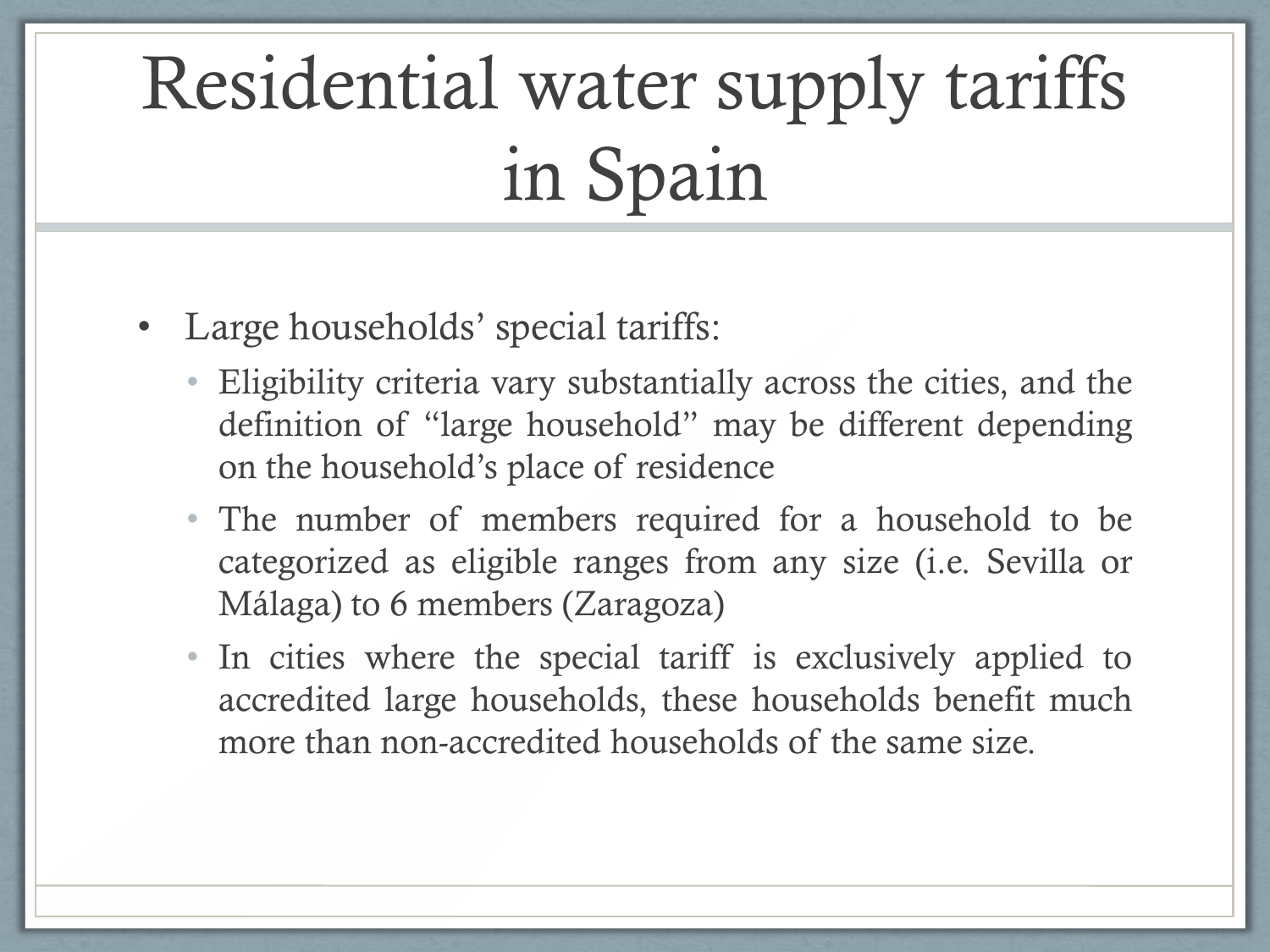| City                       | <b>Eligibility criteria</b>                                                                                                                          | Changes relative to the general tariff |               |               |                   |
|----------------------------|------------------------------------------------------------------------------------------------------------------------------------------------------|----------------------------------------|---------------|---------------|-------------------|
|                            |                                                                                                                                                      | Fixed                                  | <b>Blocks</b> | <b>Prices</b> | <b>Prices and</b> |
|                            |                                                                                                                                                      | charge                                 |               |               | blocks            |
| Alicante                   |                                                                                                                                                      |                                        |               |               |                   |
| Barcelona                  | People over 60 years old; People who receive a basic pension (retirement, widow/widower<br>or disability); Families where all members are unemployed | X                                      |               | x             |                   |
| Bilbao                     | People over 60 years old; People who receive a basic pension (widow/widower or<br>disability); Families where all members are unemployed             |                                        |               |               | x                 |
| Córdoba                    | Retired people and people who receive a pension with a monthly income lower than<br>1.5*IPREM                                                        |                                        |               | χ             |                   |
|                            | Families where all members are unemployed or some are participating in the "Plan Prepara"<br>with an income lower than 1.5* IPREM                    |                                        |               | Χ             |                   |
|                            | Families at risk of social exclusion: income lower than (IPREM+0.1*IPREM*(Adults-<br>1)+0.2*IPREM*Children)                                          |                                        |               |               | x                 |
| Gijón                      |                                                                                                                                                      |                                        |               |               |                   |
| Las Palmas de Gran Canaria |                                                                                                                                                      |                                        |               |               |                   |
| Madrid                     | Families at risk of social exclusion (evaluated by local social services on a case-by-case basis)                                                    | x                                      |               | Χ             |                   |
|                            | People who receive a widow's/widower's pension with a gross income lower than<br>€14,000/year                                                        | χ                                      |               |               |                   |

Legend: IPREM (*Indicador Público de Efectos Múltiples*): Official index used in Spain as a reference for granting financial assistance, allowances or unemployment benefits, among others. In 2019, IPREM was set at €537.84/month; The "*Plan Prepara*" is a public programme for unemployed people who do not receive any unemployment benefits. The beneficiaries of this programme receive financial assistance of €400/month; SMI (*Salario Mínimo Interprofesional*): Minimum wage. In 2019, the SMI was set at €900/month. Source: Own elaboration.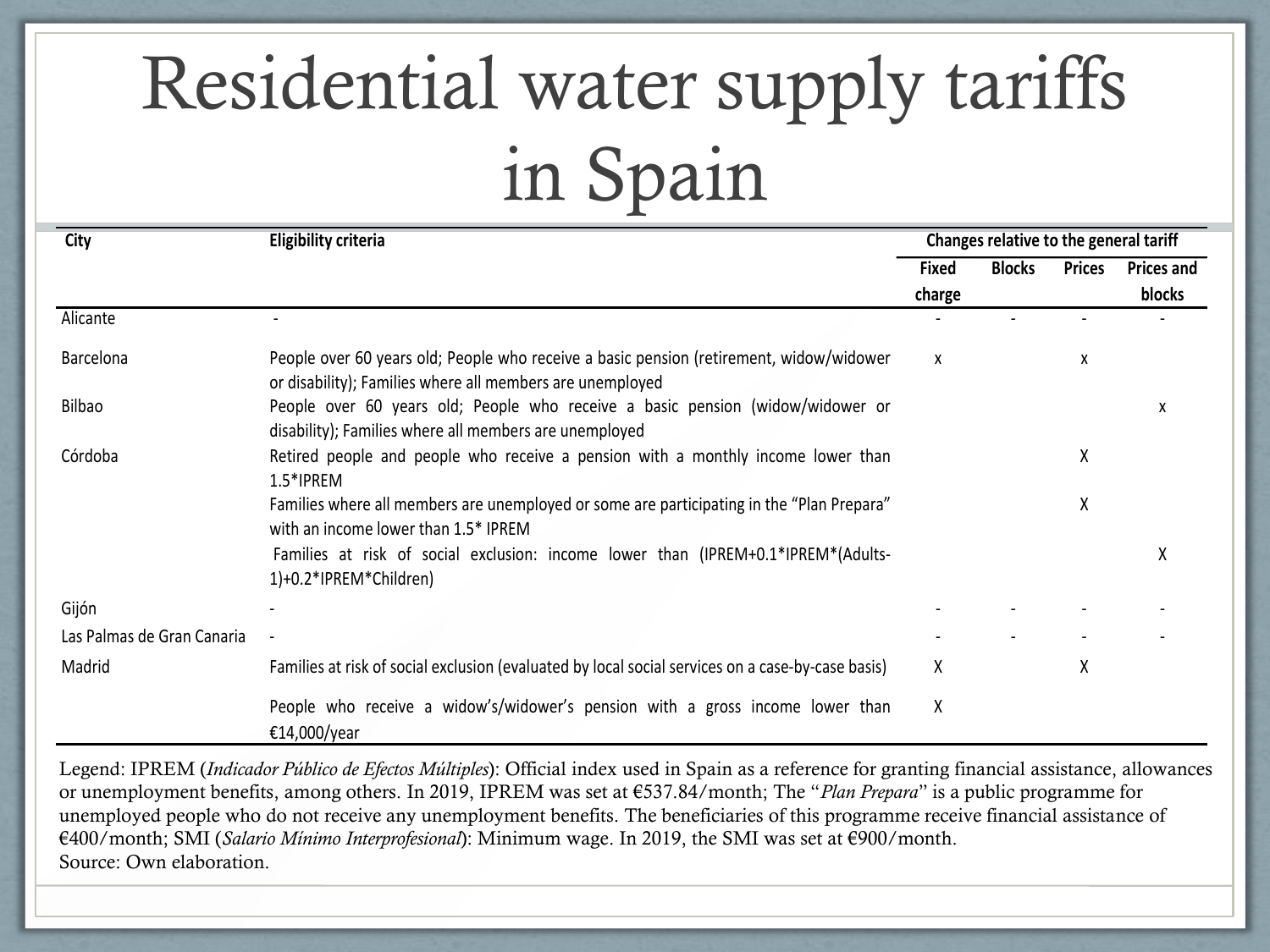| City              | <b>Eligibility criteria</b>                                                                                                                                    |                        |               | Changes relative to the general tariff |                             |  |  |
|-------------------|----------------------------------------------------------------------------------------------------------------------------------------------------------------|------------------------|---------------|----------------------------------------|-----------------------------|--|--|
|                   |                                                                                                                                                                | <b>Fixed</b><br>charge | <b>Blocks</b> | <b>Prices</b>                          | <b>Prices and</b><br>blocks |  |  |
| Málaga            | $\overline{\phantom{a}}$                                                                                                                                       |                        |               |                                        |                             |  |  |
| Murcia            | Retired people who receive a pension lower than the SMI                                                                                                        | X                      |               |                                        | X                           |  |  |
|                   | Families at risk of social exclusion (evaluated by the local social services on a case-by-case<br>basis) with reduced water consumption (lower than 110 l/p/d) |                        |               |                                        | Flat rate                   |  |  |
| Palma de Mallorca | Households with income lower than €15,750/year                                                                                                                 | x                      |               |                                        | x                           |  |  |
| Sevilla           |                                                                                                                                                                |                        |               |                                        |                             |  |  |
| Valencia          |                                                                                                                                                                |                        |               |                                        |                             |  |  |
| Valladolid        | People over 65 and people who receive a pension                                                                                                                | x                      |               | x                                      |                             |  |  |
| Vigo              |                                                                                                                                                                |                        |               |                                        |                             |  |  |
| Zaragoza          | Households with income lower than (SMI*1.123) if N≤4 or lower than (SMI*1.23*1.25) if<br>N>4                                                                   | X                      |               | X                                      |                             |  |  |
|                   | Households with income between (SMI*1.5) and (SMI*1.66) if N≤5 or between<br>(SMI*1.5*1.25) and (SMI*1.66*1.25) if N>5                                         |                        |               | x                                      |                             |  |  |
|                   | Households with income between (1.123*SMI) and (1.5*SMI) if N≤5 and between<br>(SMI*1.123*1.25) and (1.5*1.25*SMI) if N>5                                      | X                      |               | X                                      |                             |  |  |

Legend: IPREM (*Indicador Público de Efectos Múltiples*): Official index used in Spain as a reference for granting financial assistance, allowances or unemployment benefits, among others. In 2019, IPREM was set at €537.84/month; The "*Plan Prepara*" is a public programme for unemployed people who do not receive any unemployment benefits. The beneficiaries of this programme receive financial assistance of €400/month; SMI (*Salario Mínimo Interprofesional*): Minimum wage. In 2019, the SMI was set at €900/month. Source: Own elaboration.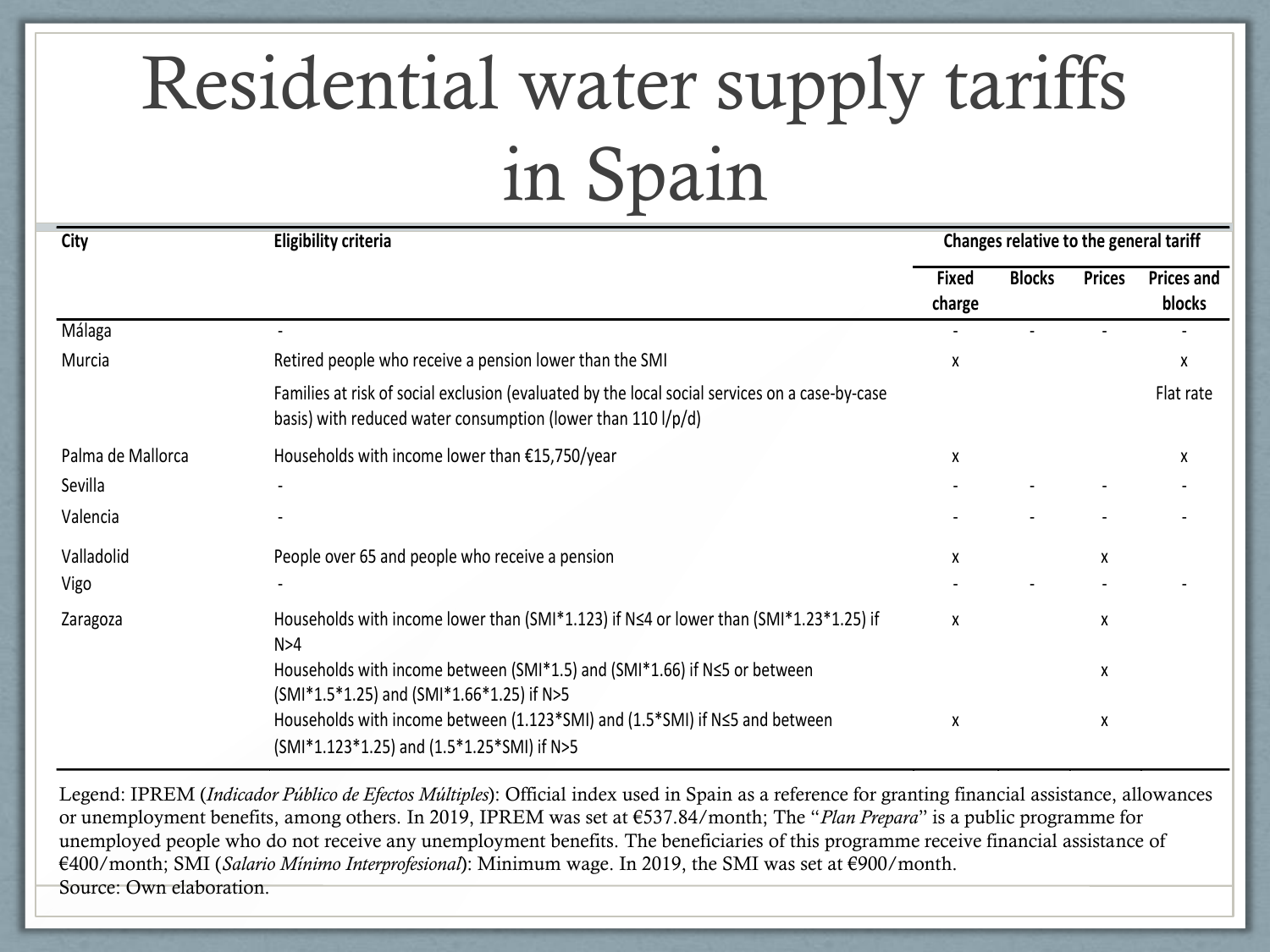| <b>City</b>       | Groups (if more than one)                      | <b>Income level</b>              | General | <b>Social</b> |
|-------------------|------------------------------------------------|----------------------------------|---------|---------------|
|                   |                                                | $(\epsilon$ /month) <sup>a</sup> | tariff  | tariffs       |
| <b>Barcelona</b>  |                                                | 835.80                           | 2.62%   | 2.14%         |
| <b>Bilbao</b>     |                                                | 835.80                           | 0.91%   | 0.89%         |
| Córdoba           | - Retired people and low-<br>income households | 806.76                           | 1.74%   | 1.11%         |
|                   | - Unemployed households                        | 806.76                           | 1.74%   | 1.11%         |
|                   | - Families at risk of social<br>exclusion      | 699.00                           | 2.01%   | 0.89%         |
| Madrid            | - Families at risk of social<br>exclusion      | 430.27                           | 0.74%   | 0.19%         |
|                   | - People who receive a<br>widow(er)'s pension  | 1,166.67                         | 0.27%   | 0.20%         |
| Murcia            | - Retired people                               | 900.00                           | 2.43%   | 1.16 %        |
|                   | - Families at risk of social<br>exclusion      | 430.27                           | 5.09%   | 1.77%         |
| Palma de Mallorca |                                                | 1,312.50                         | 1.12%   | 0.22%         |
| Valladolid        |                                                | 1,581.84                         | 0.39%   | 0.34%         |

<sup>a</sup> The income level is defined on the basis of the legal regulations of each social tariff Source: Own elaboration